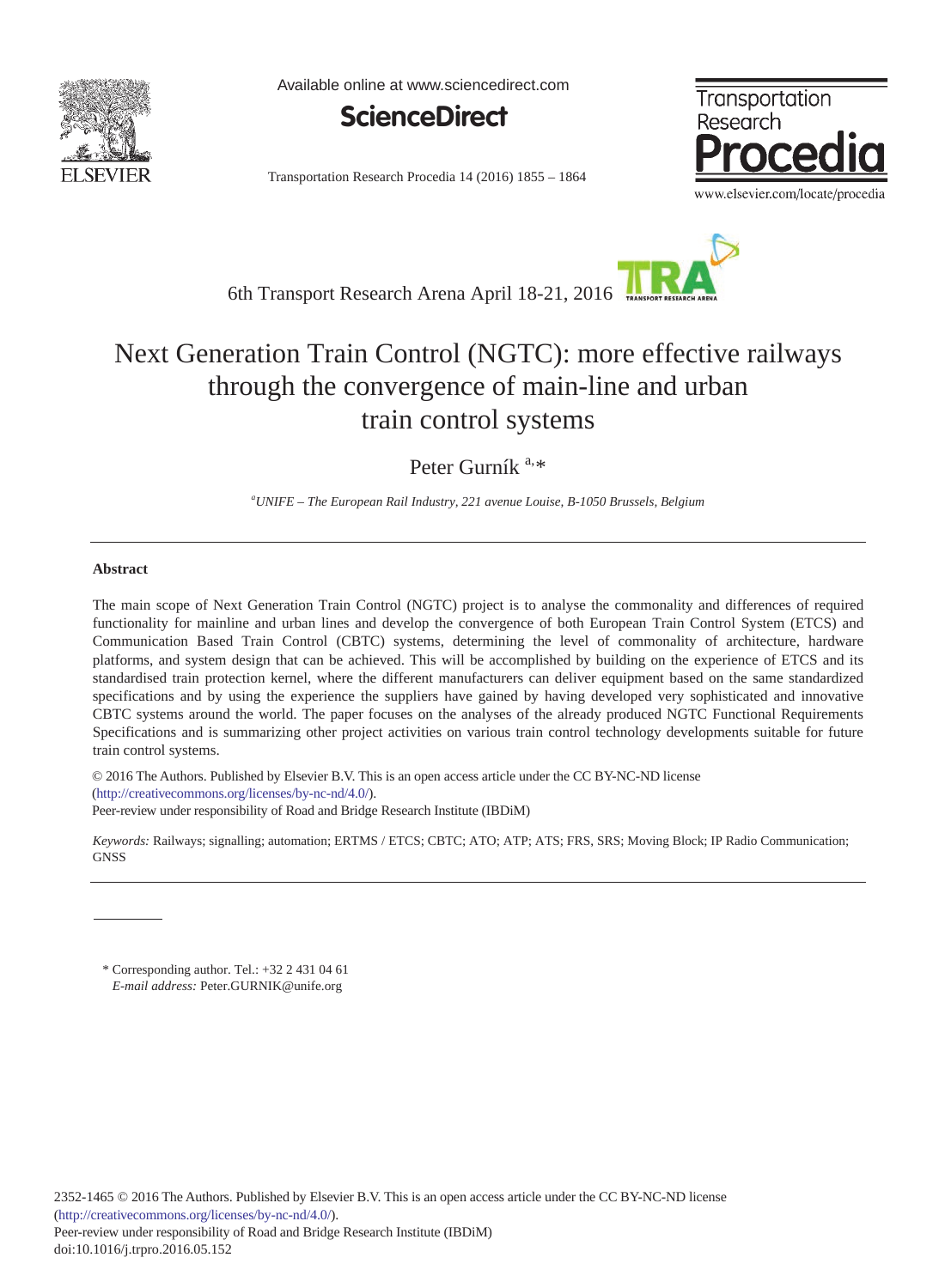#### **1. Introduction**

ETCS is a train control system developed for the mainline railways while CBTC systems have been developed separately as train control systems applied to urban rail. ETCS aims at supporting interoperability from one mainline to the other. CBTC systems in the urban domain have been designed generally to support automated operations on some lines or networks (partially or fully).

Nowadays, the actual customer needs for urban, suburban and mainline railways have started to converge. Even if the need for interoperability is not as common in the urban world as in the mainline one (due to the structure and operational requirements of most urban lines/networks), interoperability has become the topic for a couple of urban rail projects. They are typically dealing with the increasing number of commuters in large conurbations and are intending to permit a seamless transition from the mainline / suburban domain to the urban one. Mainlines, in highly populated areas, are reaching their current capacity limits, while advanced train control technologies could significantly increase operational capacity of a line. Interchangeability of system components through well-defined interfaces is a required system property, helping operators securing their signalling technology investments and decreasing related costs through the higher competition among suppliers.

## *1.1. State of the art*

The successful deployment of ETCS technology across the EU network and worldwide is providing new opportunities for safety and capacity improvements, and cross-border operations on the mainline network. Likewise, numerous new innovative control and command signalling systems (mainly CBTC based) are being introduced in the urban rail area, equally providing capacity improvements. Despite some passed initiatives like UGTMS or MODURBAN, FP5/6 projects, to study the convergence of the Train Control Systems developed for the mainline rail (ETCS) and the urban rail (various Communication Based Train Control – CBTC), these two domains are evolving independently.

On the one hand ETCS defines a standard train protection system which is based on a set of defined functions and track-to-train messages (airgap) providing full interoperability between the infrastructure and the trains. On the other hand the various control and command systems in the urban world (CBTC) which are company specific / proprietary systems have proven to be successful solutions that meet high-performance needs, yet are not always "interoperable'' or "interchangeable" between themselves. The same European industry is the world leader for both of these types of systems.

The development of ERTMS /ETCS specifications began as early as the late 1980s and the main purpose was to replace more than 20 train control systems with the one standardised solution and thus to provide interoperability for train operation across the European Union. Up to now, around 80.000 km's of lines and 10.000 on-board units have been contracted-for worldwide. This demonstrates the acceptance of the ETCS specifications and the speed of its adoption. Although early implementations were mainly targeted at European high-speed line projects, ERTMS/ETCS has now been delivered for use in the conventional rail segment, and sold into many geographical areas outside Europe.

On the other hand for the urban rail segment, nearly 150 cities worldwide currently have metro networks, carrying daily more than 150 million passengers and additionally almost 400 light rail systems in about 50 countries carrying daily 45 million passengers. Dozens of systems are planned. In this fast growing market, in which automated or unattended operations are more and more implemented, the potential for new innovative technologies can clearly be identified. At this stage many kinds of CBTC systems are now in service worldwide, tailored to the requirements of individual urban rail operators. A small number of operators are in the process of implementing interoperable or interchangeable systems on their individual networks.

#### *1.2. Vision of the future*

With the continuous growth of large cities, it could be expected that the next generations of signalling solutions will provide effective, technical means for smooth connection between dense urban network and the surrounding suburban/mainline network and will be able to address the following different types of railways: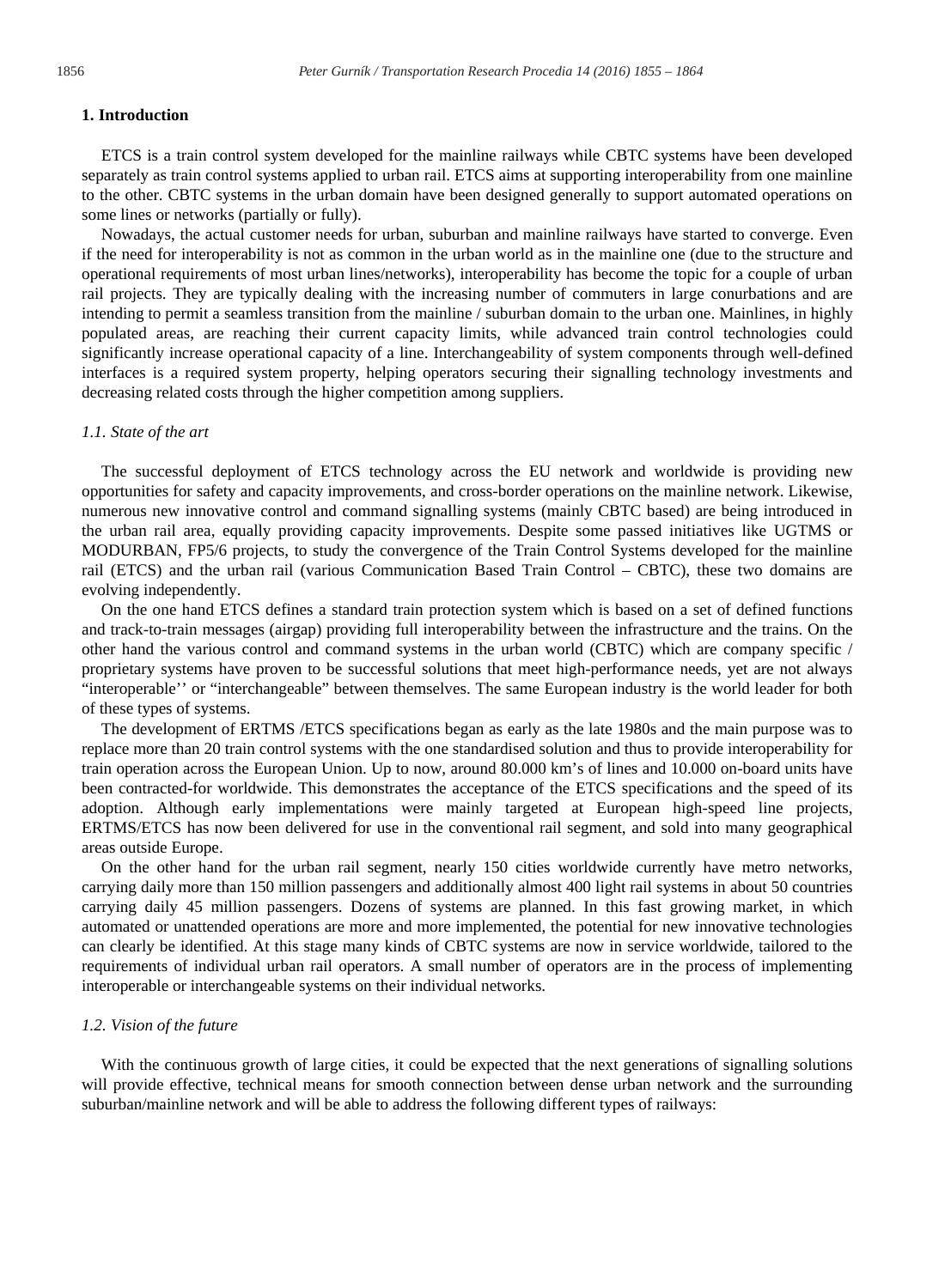- Urban systems (metro) operated on fully independent infrastructure; many with very high performance requirements;
- Mainline systems connecting cities;
- Regional systems (sometimes suburban) which are fully part of the mainline domain;
- x Suburban systems (like the Paris RER or the London Crossrail and Thameslink) which are neither "fully mainline" nor "fully urban".

Up until now, this has often led to the complex "multiple equipment" solution by duplicating trackside and trainborne equipment, which does not meet the performance and economic targets for the future.

Standardised future train control systems for mainline and urban domains will provide complete ATP (Automatic Train Protection), ATO (Automatic Train Operation), and ATS (Automatic Train Supervision) functionality and support train operation from Grade of Automation GOA0 to GOA4, whilst significantly reducing TCO/Life cycle costs, and achieving an overall improvement in performance at lower cost. In addition, it must be possible to offer scalability for different customer requirements (ranging from low density lines to high performance lines).

## *1.3. Introducing NGTC project and its consortium*

In order to address all these challenges of the future, as of September 2013, Next Generation Train Control (NGTC) started its work as a 3-year research project running in the frame of the EU FP7 programme. A number of key urban and mainline railway related organisations are involved. In particular UITP, RATP, TMB and London Underground are sharing their mass-transit expertise with the leading signalling system suppliers such as ALSTOM, ANSALDO STS, AŽD, Bombardier, CAF, Siemens and THALES. Similarly, SNCF together with the ERTMS Users Group are providing their know-how for the mainline train operations.

The crucial task of the project is to analyse the commonalities and differences of required functionality of both ETCS and CBTC systems. Subsequently, the common functions of train control systems are used as a basis for the system common core specifications further evolving ETCS functionality, utilizing CBTC system solutions. A major condition for the work undertaken in the project is to preserve the backwards compatibility with the current ETCS Baseline 3 specifications in order to protect the already large investments made by the main-line railway customers and suppliers.

The intention of the project is clearly not to develop a 'one-size-fits-all' system, but to make progress for all railway domains in terms of increasing the commonality in system design and hardware, with various benefits including increasing economies of scale for suppliers (see Figure 1). Customers are expected to benefit from being able to choose the most competitive supplier, based on the standardised functions and interfaces.



Fig. 1. Expected specifications convergence thanks to NGTC project.

Future mainline and urban applications of the NGTC system will implement the NGTC-core functions and sets of domain-specific functions (NGTC-Mainline and NGTC-Urban).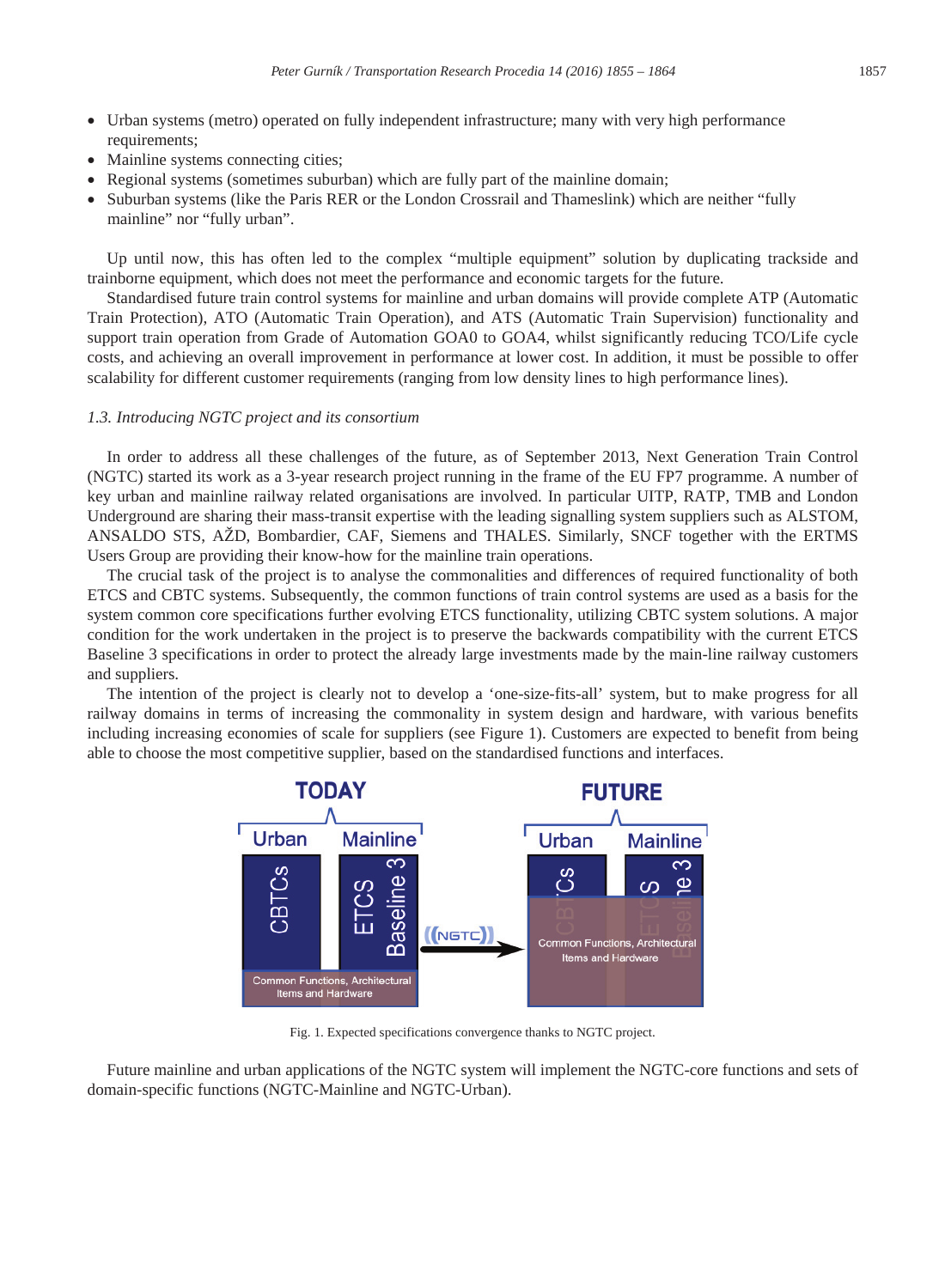## *1.4. The scientific structure of the project*

The NGTC project defined a number of work packages (see Figure 2), which are directly related. WP2 (ETCS/CBTC investigation of operational and functional consistencies & differences) investigated the operational and functional consistencies and differences between ERTMS and CBTC systems from the functional needs perspective. Once this was completed, WP3 (Technical Coherence) started developing a common system architecture, and as much as possible a common functional allocation for the two systems. In parallel, WP4 (Common Message Structure for Urban and Mainline) determines the necessary add-ons changes to the ERTMS message.

Other work packages are evolving more independently. These include WP5 (Moving Block Principles), the development of general moving block train separation principles applicable for all types of railways; WP6 (IP based radio communication), an investigation into the use of Internet Protocol based radios in future railways, and WP7 (Satellite Positioning) performing research into the use of satellite positioning. All of these work packages provide their results to WP3.

It should also be noted, given the diverging partnership of urban and mainline stakeholders and with the aim of a maximum convergence regarding the recommendations produced by the project, the partners have decided to set up an entire Work Package 8 dedicated to finding a common, broad agreement on the technical solutions developed under the project.



Fig. 2. NGTC technical work-packages and their relations.

## **2. ETCS/CBTC investigation of operational and functional consistencies & differences**

NGTC Work Package 2 had an objective to investigate operational and functional consistencies & differences in order to prepare the basis for Next Generation Train Control system design developed in the scope of WP3. The actual organisation of the work was divided into three major steps:

- Collections and comparison of the existing "AS IS" functional requirements of the two major railway domains main line and urban;
- Identification and comparison of the expected "TO BE" functional requirements for the future train control systems; and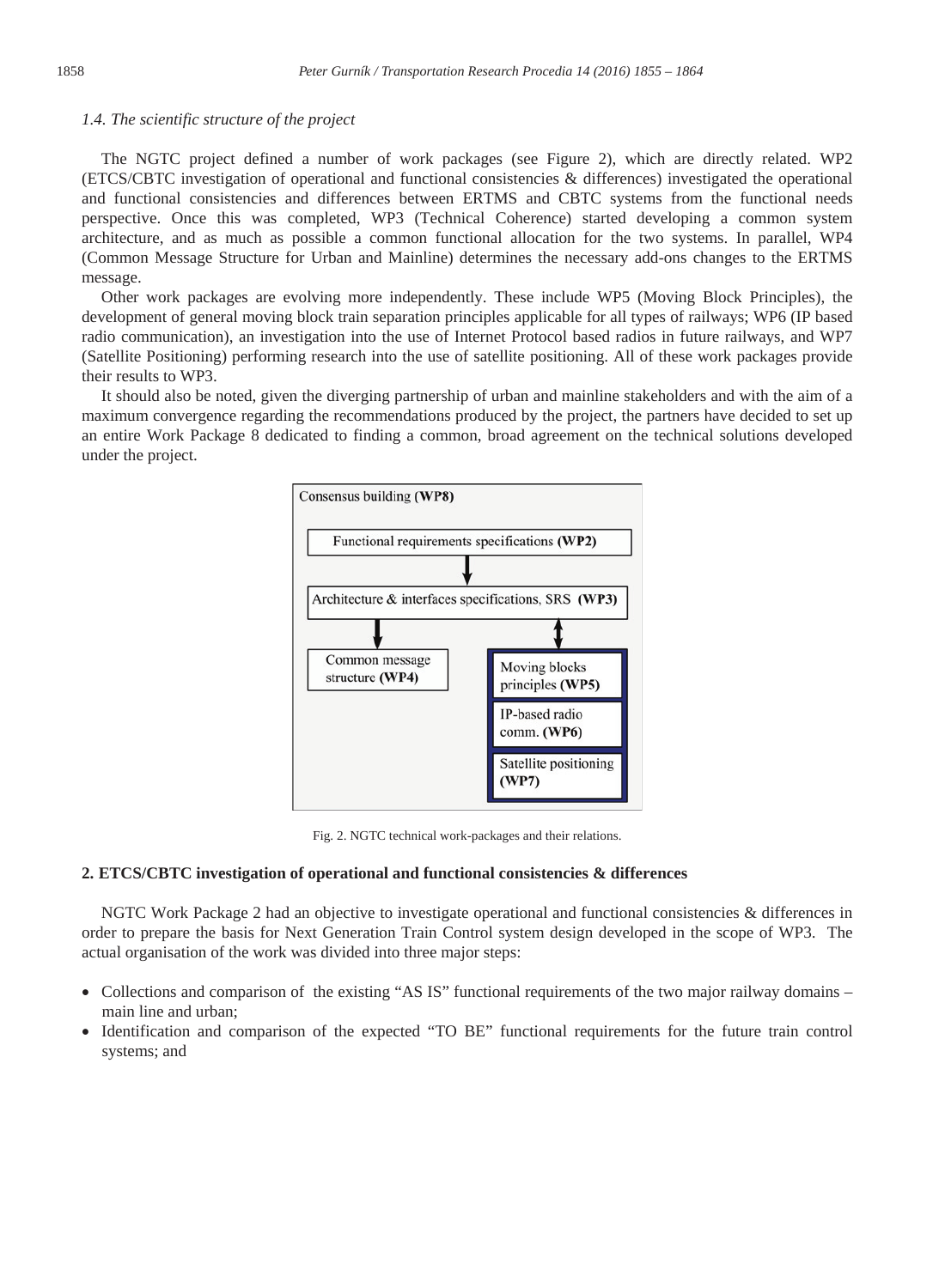• Development of a Functional Requirement Specifications document combining 'Common' main line and urban functional requirements into a core NGTC FRS, as well as specifying those functional requirements specific only for each railway domain.

#### *2.1. Mainline Functional Requirements*

The essential requirements for the mainline are specified in the Control Command System Technical Specifications for Interoperability [European Union (2012/88/EU)] and its amendment [European Union (2012/696/EU)]. The Annex A in the CCS TSI details the legal ERTMS specifications:

- $\bullet$  Baseline 2 (based on Subset-026, (SRS) v2.3.0d) The first standardisation of ERTMS, which is still legal and can be implemented on European Railways.
- x Baseline 3 (based on Subset-026, (SRS) v3.4.0) Developed to clarify some requirements in Baseline 2 and to introduce some new functionality to ETCS.

For the purposes of the "AS IS" comparison, ERTMS Baseline 3 has been considered. However, as there is no ETCS FRS in the Baseline 3, a list of functional requirements was extracted from the specifications. There were 288 ETCS functional requirements identified.

In addition to the functional requirements which were extracted from the ERTMS Baseline 3 specifications as part of the "AS IS" analysis, the future functionality that the mainline railways want to include as part of NGTC are related to the introduction of Automatic Train Operation up to GOA4. The input for the mainline railways is the functional requirements taken from the ATO Operational Concept [TEN-T (ATO project)] that were developed as part of a TEN-T project to include ATO into the ERTMS specifications. There were 186 ATO functional requirements identified.

#### *2.2. Urban Functional Requirements*

During the "AS IS" analysis the scope of the Urban domain functional requirements were taken from the following documents:

- $\bullet$  IEC 62290-1 and 2, Railway Applications UGTMS [IEC 62290-1], [IEC 62290-2]
- MODURBAN D80, Comprehensive operational, functional and performance requirements [MODURBAN D80]

In addition to this as part of the "TO BE" analysis the scope of the urban functional requirements was increased by introducing some requirements from IEEE that were not covered by the specifications used in the "AS IS" analysis:

• IEEE 1474-1, CBTC Performance and Functional Requirements [IEEE 1474.1]

In addition to the IEEE requirements some requirements were identified from the CBTC market survey of the UITP members. After discussion with the NGTC Urban Network of End Users it was agreed to include one additional function related to restricting the use of flip chairs during peak hours.

#### *2.3. Comparison analyses*

The mainline/urban functional requirements were analysed to determine whether the function exists in both sets of specifications and whether the purpose of the functional requirement is the same. For this analysis there were 5 statuses defined for the comparison, as described in the Table 1: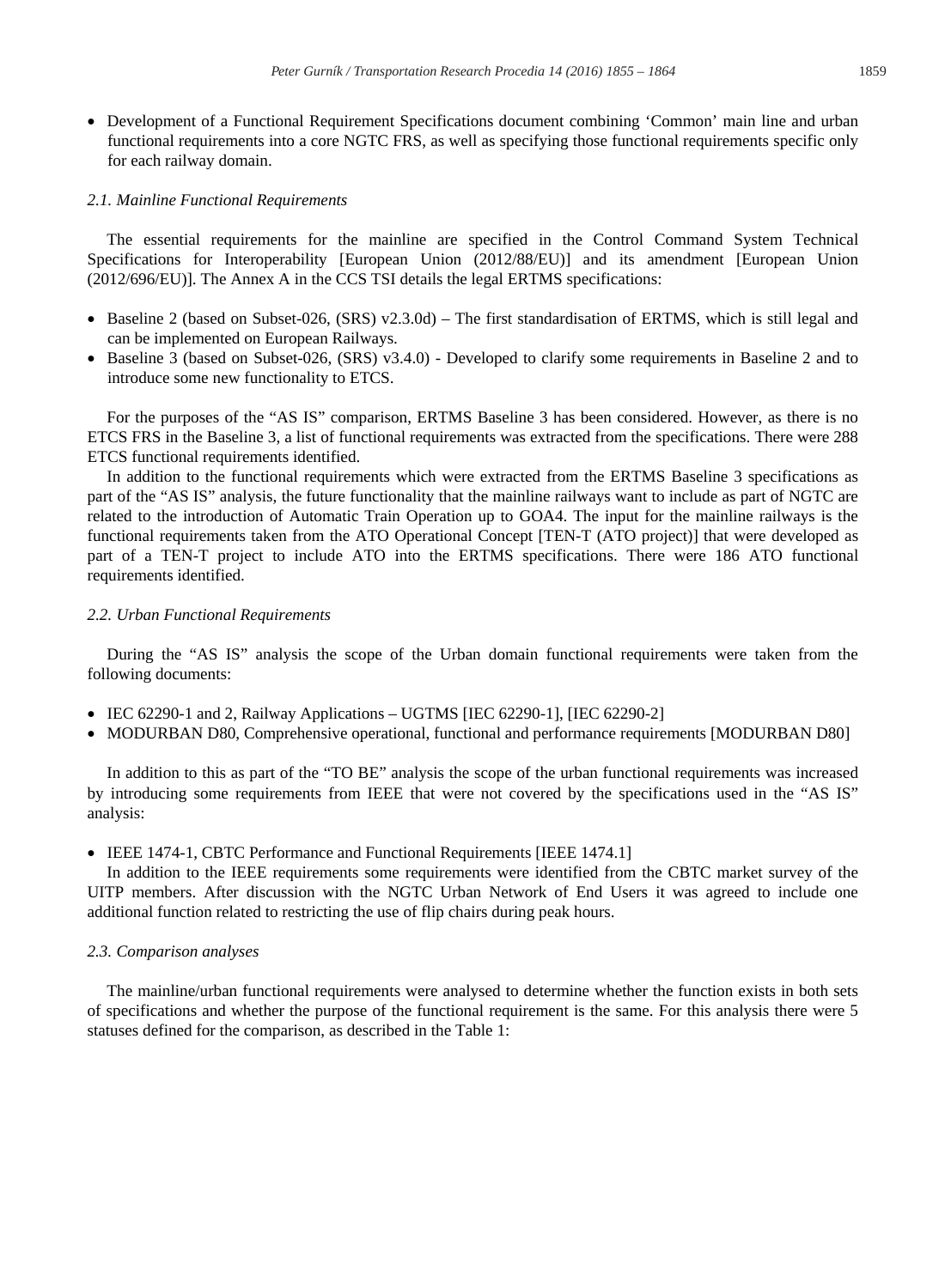|                                   | Requirement<br><b>Status</b> | <b>Definition</b>                                                                                                             |
|-----------------------------------|------------------------------|-------------------------------------------------------------------------------------------------------------------------------|
| Comparable<br><b>Requirements</b> | Common                       | The purpose of the functional requirement is<br>the same, only the wording is different.                                      |
|                                   | Similar                      | The purpose of the functional requirement is<br>comparable, more than an editorial change is<br>required to make them common. |
|                                   | Different                    | The purpose of the functional requirement<br>varies in approach to an operational need for<br>mainline and urban railways     |
| Specific to the<br>Domain         | Urban only                   | The functional requirement exists only in the<br>Urban specification                                                          |
|                                   | Mainline only                | The functional requirement exists only in the<br>Mainline specification                                                       |

It should be noted that if a requirement is identified as 'Urban only' or 'Mainline only' then it does not mean that the function does not exist as part of the train control or railway system, just that it is not specified in the reference documents listed in previous sections. The main limiting factors can be listed as follows:

- x The current ERTMS Baseline 3 specifies only the ATP (ETCS), including the radio system (GSM-R). ATO functionality may be included in the next versions of the ERTMS specifications as an optional functional enhancement. It is also introduced for the mainline domain in the NGTC system as an optional functional enhancement, resulting in an increased common core of functional requirements in the NGTC train control system.
- As well as ATO and ATP the urban specifications describe functional requirements for the OCC, including the ATS functional requirements. For the NGTC FRS the areas for convergence have been the ATO and ATP systems, whereas OCC/ATS functional requirements are specified for the urban domain only.
- Interlocking requirements are also specified in the urban specifications but are not specified as part of the train control system for mainline, therefore any interlocking requirements are urban domain only. It should be noted that there are many requirements that refer to information being sent to or from the trackside. This is open as to whether the information is sent directly to the NGTC Trackside or to the OCC.

The results of the "AS IS" analysis, as demonstrated in the following Table 2, were the initial starting point for the second comparison, the "TO BE" analysis.

| <b>Status</b> | Total |
|---------------|-------|
| Common        | 5     |
| Similar       | 73    |
| Different     | 62    |
| Urban Only    | 356   |
| Mainline Only | 283   |
| Total         | 779   |

Table 2. NGTC Functional Requirements: "AS IS" analysis.

The first step of the "TO BE" comparison used further inputs as documented in section 2.1 for the mainline domain and section 2.2 for the urban domain.

The second stage of the "TO BE" analysis required all the additional requirements from the mainline and urban domain to be added to the analysis and compared to the existing requirements. This led to an increase in those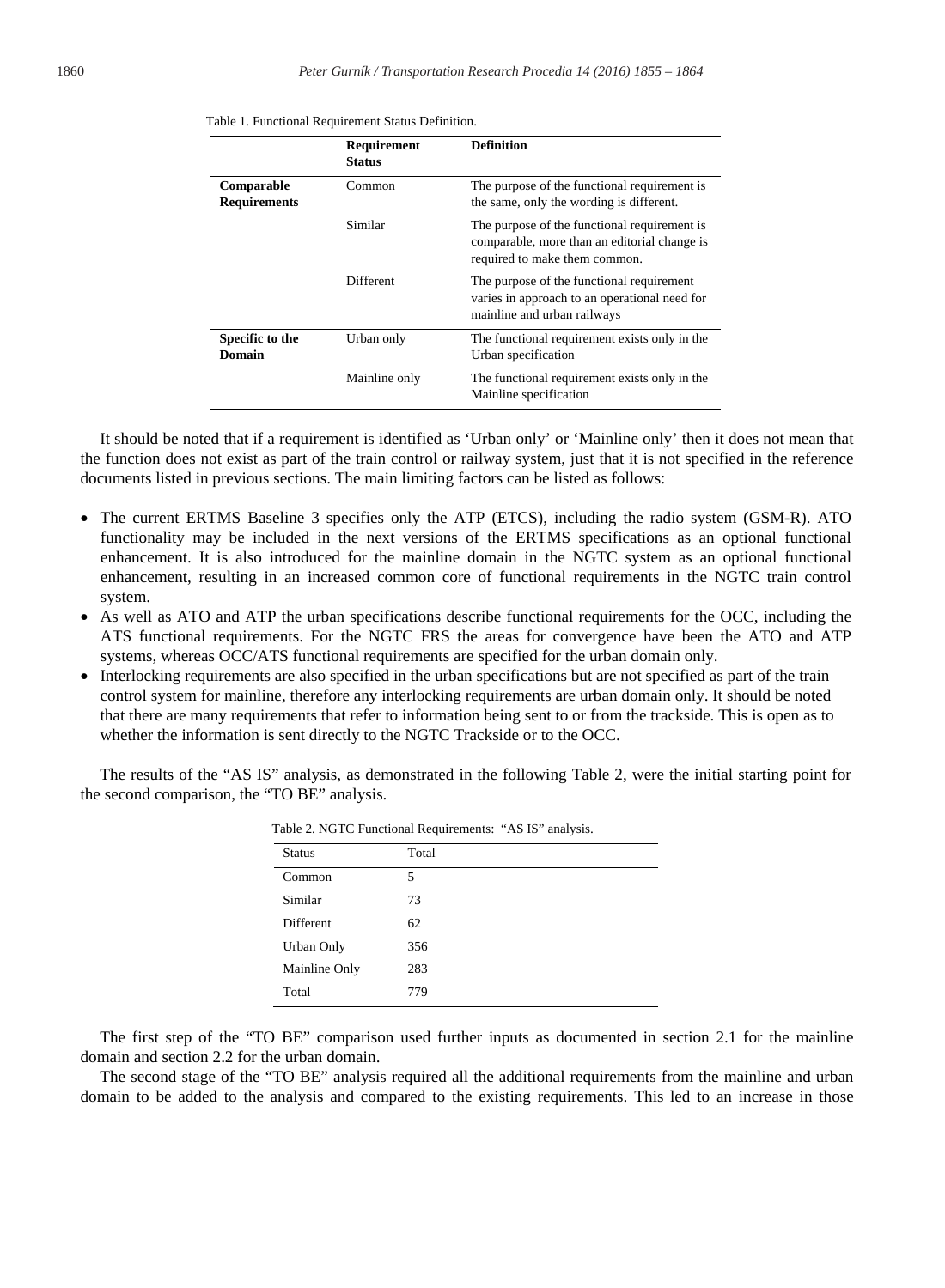requirements where commonality could be identified, particularly the inclusion of the ATO requirements for the mainline domain as this functionality is already well established in urban train control systems.

The third stage was to analyse all those functional requirements that were analysed 'Similar' and 'Different' to try and make them 'Common' by adapting the wording of the requirement and coming to a common proposal for an NGTC functional requirement. In order to reword the requirements to make them 'Common' agreed NGTC terminology and definitions were required. These were included in an NGTC Glossary and the final results are summarised in the Table 3:

| Table 3. NGTC Functional Requirements: "TO BE" analysis |       |  |
|---------------------------------------------------------|-------|--|
| - Status                                                | Total |  |

| <b>Status</b> | Total |
|---------------|-------|
| Common        | 275   |
| Urban Only    | 257   |
| Mainline Only | 293   |
| Total         | 825   |

Note: Those functions that were 'Similar' or 'Different' in Table 2 and could not be made "Common" were highlighted as 'Remain Urban & Mainline only' in the final Functional comparison sheet. These mainline and urban functional requirements have been checked to see if they were covered by a 'Common' requirement or had to be considered as 'Mainline Only' or 'Urban Only'.

### *2.4. NGTC FRS specifications and convergence in Mainline and Urban functionality*

The number of 'Common' requirements from the "AS IS" analysis was only 5 out of 779 and the number of comparable requirements 140. After the "TO BE" analysis the number of 'Common' requirements has increased to 275 out of 825.

The number of 'Common' requirements has increased significantly after the introduction of new requirements mainly due to the introduction of the ATO for the mainline.

For those that have been identified as 'Common' an NGTC requirement has been proposed that is part of the NGTC-core in the NGTC Functional Requirement Specification [NGTC D2.5]. Those requirements that are specific to each domain are part of the NGTC-Mainline and the NGTC-Urban in the NGTC FRS. Any future mainline and urban application would need as a minimum the following functions:

- Mainline application NGTC-Core and NGTC-Mainline;
- Urban application NGTC-Core and NGTC-Urban.

#### **3. Technology evolutions in the scope of NGTC**

To achieve a high performance, cost effective and reliable public rail transport networks in and around major cities, interconnecting /interoperating urban rail sub-urban and mainline solutions shall play a key role in the future. NGTC project, in addition to work on system convergence, has identified other common working areas like Internet Protocol (IP) based communications, implementation of moving blocks and satellite positioning as being able to significantly improve the operational efficiency of the overall rail transport network and reduce its life cycle costs.

#### *3.1. Generic definition of Moving Block concepts and principles*

The aim of this project activity is to define common Moving Block concepts and principles in a generic way, applicable to different railway types and to investigate possible enhancements it can provide to some functions of a train control system. These enhanced functions are mainly the Train Separation function, and some functions related to interlocking.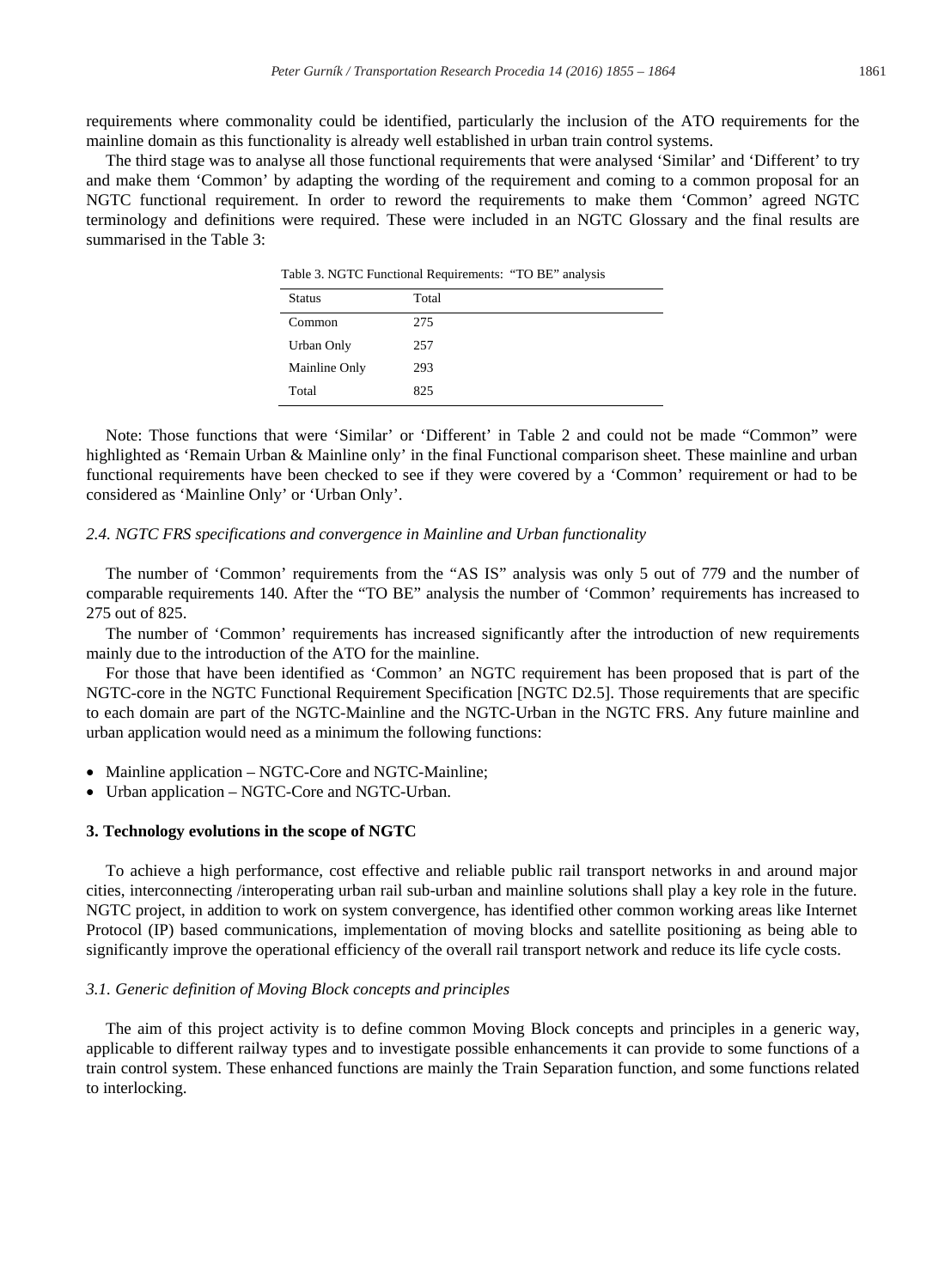The work is based primarily on the practical experience within urban railways, but is taking into account the specifications contained within the ETCS Baseline 3 for ETCS Level 3 systems. Basic assumption applied is that there is no trackside train detection available for the moving blocks.

By migrating to a moving block system, the system operator gains the following:

- Capability to run trains much closer together resulting in shorter headways;
- Adaptive distance between trains according to actual train speed, which makes efficient use of the infrastructure;
- Reduced wayside equipment, resulting in reduced maintenance  $\&$  life cycle costs;
- Reduced wayside equipment, resulting in improved reliability;
- Bi-directional operation at much reduced cost;

Developed principles in the scope of NGTC are then validated by conceptual experiments containing different types of railways.

#### *3.2. IP based radio communication for the future train control systems*

For mainlines, the technology providers guarantee to support currently used, interoperable radio communication system (GSM-R) until 2028. As a consequence, ETCS system authority (ERA - European Railways Agency) has launched a program of activities for the definition of future communications systems for railways and UIC (International Union of Railways) has launched a new group of expertise on the Future Radio Mobile Communication System (FRMCS).

NGTC is contributing to current ongoing research activities with the provision of NGTC Requirements Specifications for future IP – based communication systems, developed jointly by mainline and urban railways. The major objective is to describe both mainline and urban functional requirements and system performance requirements in a way which highlight the convergence and the differences of the required radio communication system for both railway systems (ETCS and CBTC).

The second objective is to evaluate a possible common solution for underlying radio communication technologies, by performing the following actions:

- Defining a list of candidate technologies, taking into account the conditions for their use in the railway context (e.g. licensing and the share of wayside infrastructures);
- For each identified candidate assessing the application throughput, QoS capabilities and radio coverage quality that can be achieved in a railway environment. As a result of the relevant research, the experts have defined a set of recommendations for external stakeholders;
- x Studying the relevant aspects to be applied for the future communicating systems, specifically IT-security, relevant IP rules and the definition of external interfaces of the IP-based communication system, suitable for CBTC and ETCS.

#### *3.3. Satellite-based train positioning*

With regards to GNSS (Global Navigation Satellite Systems) technology, there have been several European projects like Locoprol-Lococoloc, GRAIL-2, Satloc and 3InSat just to name a few to foster the introduction of this technology in the railway domain. NGTC started from the basis of these projects to achieve a smooth integration of satellite navigation technology in ETCS, compatible with current specifications.

Based on the results of the UNISIG Satellite Positioning Workgroup that has specified the virtual balise functionality to the current ETCS architecture, the following activities are being performed in the scope of the WP7:

• Collection of information about current status of GNSS performances in railway environment and analysis of the impacts on ETCS virtual balise functionality and on functional architectures;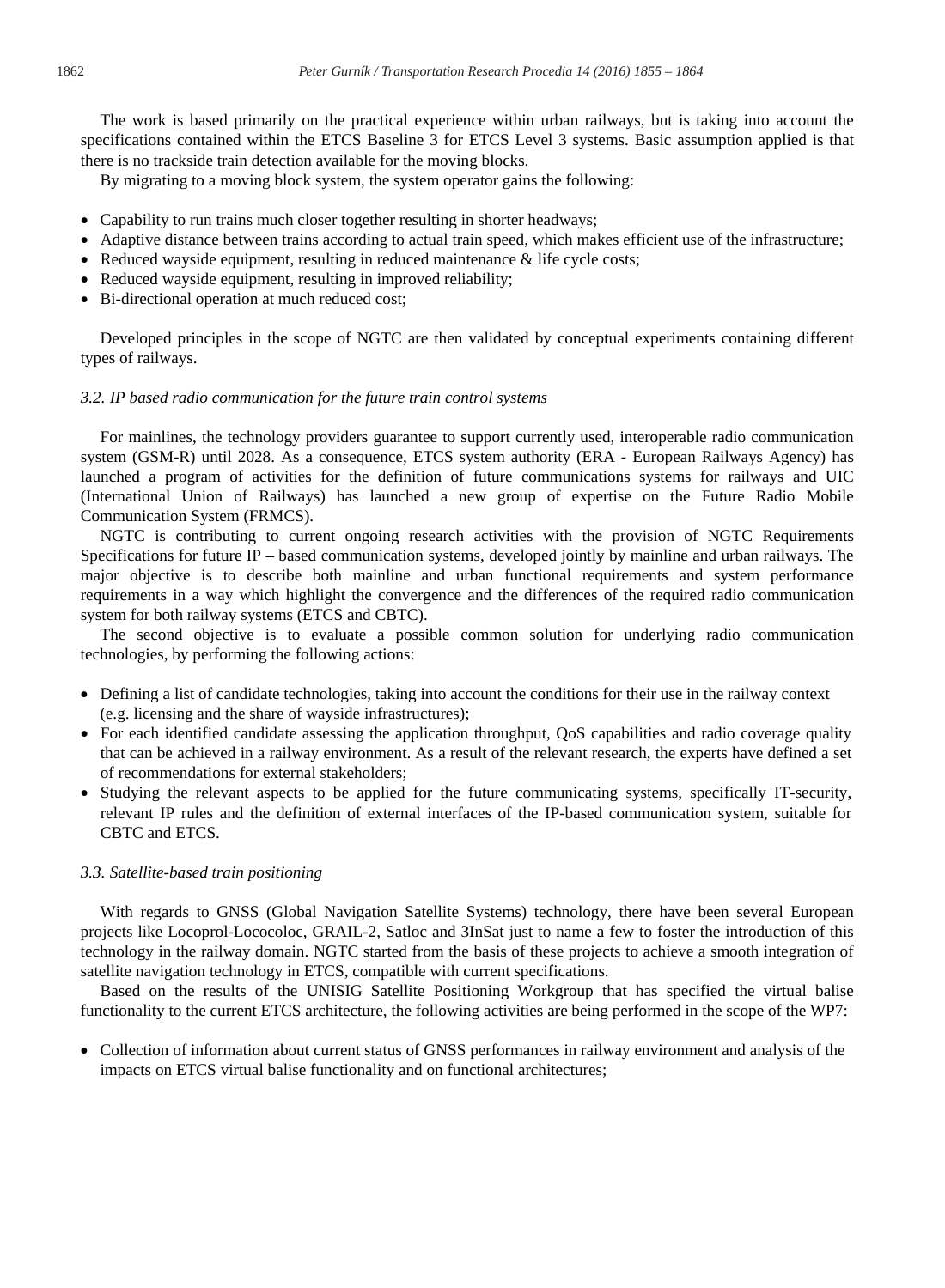- Definition and quantification of GNSS parameters relevant for the signalling application in railway environment, including the definition of a standard process for the measurement of the coverage and the accuracy delivered by GNSS;
- Definition of engineering rules for virtual balise positioning and operational management of the positioning related database;;
- Analysis of other applications of satellite positioning functionality, like train integrity or cold movement;
- Safety concept and safety analysis, in collaboration with RAMS experts.

Currently, WP7 is undertaking its work with the close cooperation with GSA (European GNSS Agency), ESA (European Space Agency), ESSP (EGNOS Service Provider) and JRC (Joint Research Center at EU) experts. The involved experts are thus covering all the satellite fields which are impacting the areas taken into consideration by NGTC team (Receiver, Safety, Testing and Service provisioning).

# **4. Conclusions**

It has been demonstrated by the NGTC project, that the introduction of ATO to the ETCS system greatly increases the functional convergence with the urban train control systems. The majority of the ATO and ATP functions can be found in both the mainline and urban train control systems; although the level of the current specifications can be different within each function. There are number of functions that are still specific to each domain, but with further analysis and work, it can be expected that greater functional convergence could be achieved. The convergence of the NGTC system and the mainline and urban domain could also be increased by specifying additional functionalities for mainline domain, such as ATS, including the Traffic Management functionality. The complexity of mainline operational rules means that all ETCS operational modes may not be applicable in the Urban domain. This results in quite a lot of 'Mainline Only' functions specific to Mainline operating modes. Performance requirements for the mainline and urban domain are not currently comparable due to the different operational requirements of the applications in each domain. Harmonised performance requirements for different mainline applications (e.g. high-speed, conventional, regional, freight etc.) do not exist in the scope of ETCS, because they are mostly not relevant for interoperability.

Overall, the NGTC project is working on a number of areas shaping the future of the next generation of train control systems, with the clear focus on the convergence between ETCS and CBTC systems. For the full benefit of the signalling expert community, most of the project documentation will be freely downloadable from the NGTC website. Strong project links to other initiatives and organisations, including UNISIG and Shift2Rail, confirm the relevancy and competence of the project towards the future developments. During the upcoming period, the project partners are committed to work closely on system specifications, integrating the required functionalities for the future CBTC and ETCS systems, fully benefiting from the identified areas of system convergence as part of the already produced NGTC FRS.

#### **Acknowledgements**

The research leading to these results has received funding from the European Union's Seventh Framework Programme (FP7) under Grant Agreement n° 605402.

The text is based on the contributions and the current work performed by NGTC project members, especially WP Leaders and other main project experts. The author of this article (being project coordinator) was relying on the different project texts and results and was providing mainly the editorial work.

## **References**

European Union (2012/88/EU), Commission Decision of 25 January 2012 on the technical specification for interoperability relating to the control-command and signalling subsystems of the trans-European rail system